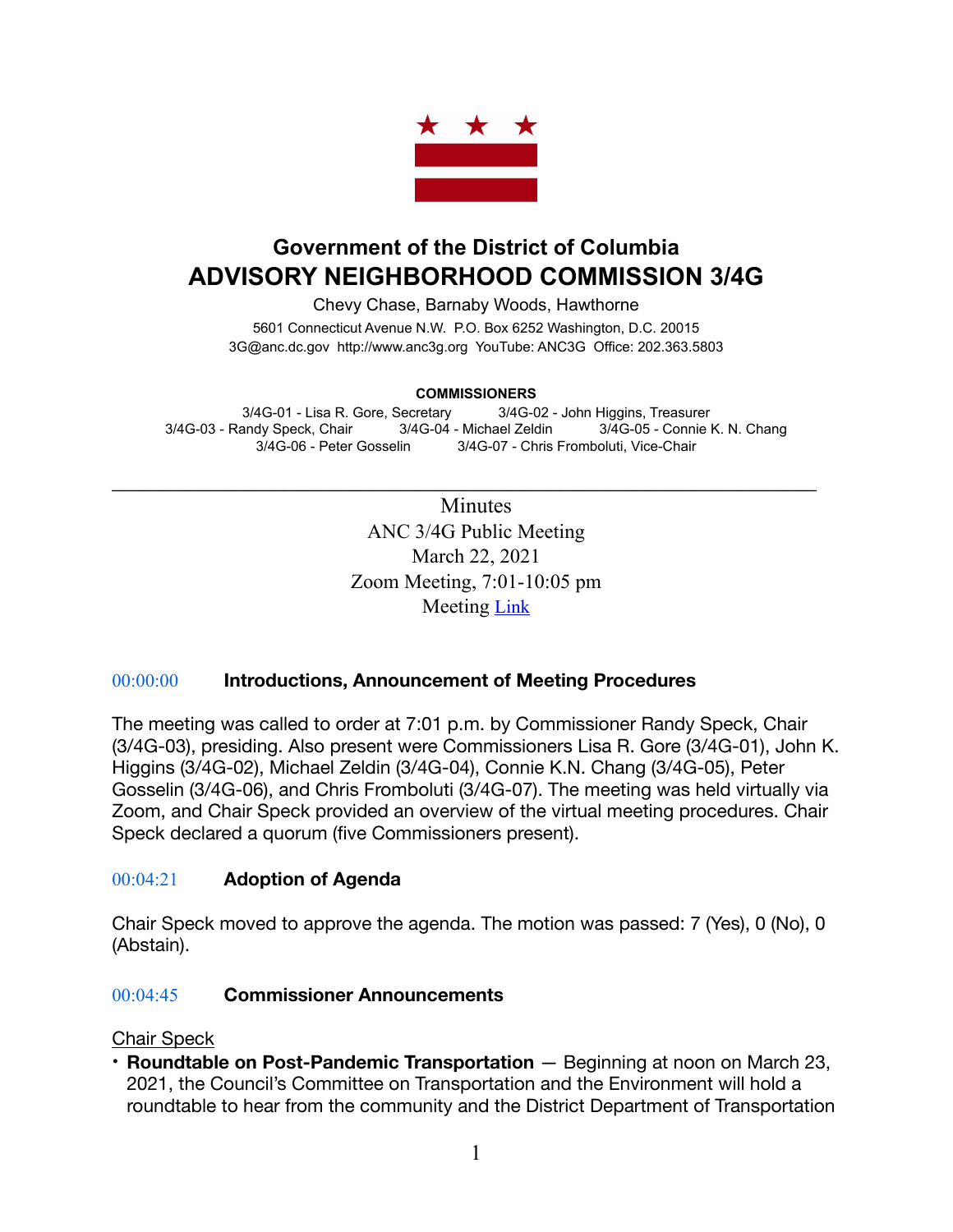("DDOT") about what transportation initiatives that began during the pandemic should continue. Topics of discussion will include Streateries, bus only lanes, Slow Streets, and whether to ask the National Park Service to permanently close Beach Drive to cars. The Committee invites the public to testify or to submit written testimony, which will be made a part of the official record. Anyone wishing to testify should contact Ms. Aukima Benjamin, Staff Assistant to the Committee on Transportation and the Environment, at (202) 724-8062 or via e-mail at [abenjamin@dccouncil.us](mailto:abenjamin@dccouncil.us); witnesses will receive information on how to join the roundtable at that time. The record will close on April 6, 2021.

- **Congresswoman Norton's Meeting with NPS** Congresswoman Norton is hosting a joint community meeting with the National Park Service on March 25, 2021, at 7:00 pm. It will be an opportunity to ask questions of NPS, including about the status of Beach Drive after the pandemic. Please email [NortonEvents@mail.house.gov](mailto:NortonEvents@mail.house.gov) to RSVP for the event and receive the Zoom link.
- **Connecticut Avenue Reversible Lanes Study Public Meeting** DDOT will hold two virtual public meetings on its Reversible Lanes study for Connecticut Avenue. The meetings will be on Tuesday, March 30, 2021, from 9:30 am until noon and on Thursday, April 1, 2021, from 6:00 pm until 8:30 pm. The same information will be provided on both days. You may attend by Webex at [https://rebrand.ly/](https://rebrand.ly/CTAveRevLane) [CTAveRevLane,](https://rebrand.ly/CTAveRevLane) Event Number: 160 356 5987, Event Password: DDOTCtAve2021 or you may attend by phone by calling 202-860-2110, with the meeting's Access Code: 160 356 5987, followed by the # key. The Webex system will prompt you for an Attendee ID, but this is not required; just press the # key to join the meeting.
- **Rehabilitation of Broad Branch Road Final Environmental Assessment**  DDOT and the Federal Highway Administration, in cooperation with the National Park Service, has issued the final environmental assessment, and it is available at [http://](http://broadbranchrdea.com/) [broadbranchrdea.com.](http://broadbranchrdea.com/) The final EA is the same as what was presented to the ANC at its November 9, 2020 meeting (video at [https://www.youtube.com/watch?](https://www.youtube.com/watch?v=M9XwZCQYAgA) [v=M9XwZCQYAgA](https://www.youtube.com/watch?v=M9XwZCQYAgA) 00:47:52).

### Commissioner Gore

• **Racial and Social Equity Standing Committee:** The solicitation period for volunteers to serve on the ANC's Racial and Social Equity Standing Committee has closed. There will be an interest meeting for perspective volunteers on April 8, 2021 at 7pm.

### Commissioner Chang

• **Community Clean-up:** On Saturday, March 20, 2021 Commissioner Chang and constituents in Single Member District 3/4G-05 participated in Clean City D.C. and cleared trash and debris along Nevada, Broad Branch Road, North Hampton, and other streets in Chevy Chase. Commissioner Chang will have future opportunities for teens to participate in clean-up projects and earn community service volunteer hours.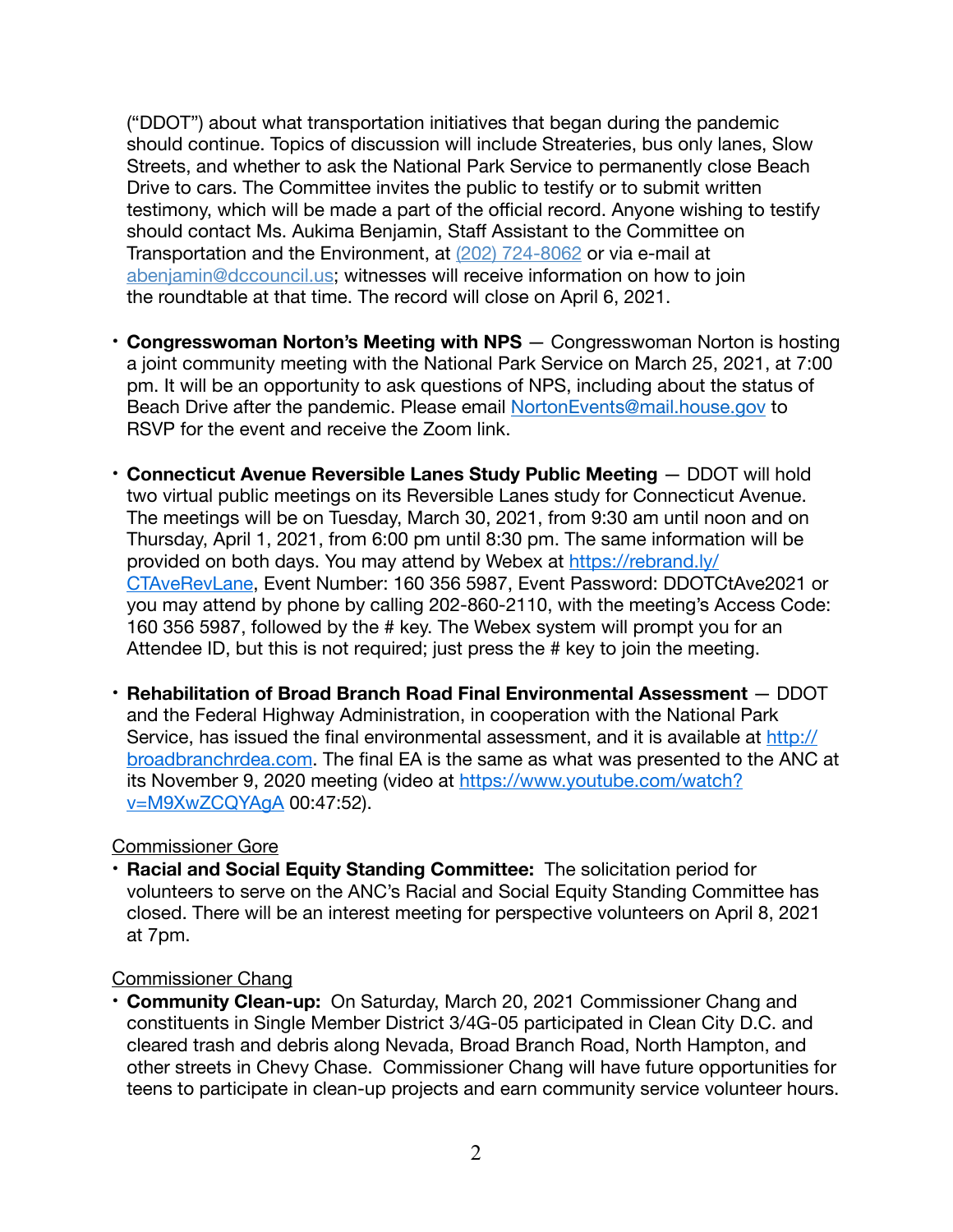She will provide teen volunteers with the appropriate participation letter for verification purposes. Commissioner Chang encouraged Commissioners to host a joint ANC clean up.

- **Asian American and Pacific Islanders (APPI) Solidarity:** Commissioner Chang stated the last week has been difficult on the Asian American community with the recent murders that occurred in Atlanta. The community is experiencing sadness and fear. Don't stay silent. Commissioner Chang stands in solidarity with other organizations and the community and stated DHS has a reporting feature where you can report incidents. Commissioner Chang provided the following important resources post meeting:
	- A link with a Feb 27, 2021 statement from DHS's Office for Civil Rights and Civil Liberties (CRCL) on supporting the AAPI communities where they invite concerned individuals to contact their community engagement section. [https://](https://www.dhs.gov/news/2021/02/27/dhs-crcl-statement-support-aapi-communities) [www.dhs.gov/news/2021/02/27/dhs-crcl-statement-support-aapi-communities](https://www.dhs.gov/news/2021/02/27/dhs-crcl-statement-support-aapi-communities)
	- A link to DHS's CRCL's community engagement website. [https://www.dhs.gov/](https://www.dhs.gov/community-engagement) [community-engagement\)](https://www.dhs.gov/community-engagement).
	- Both links are good sources of information for the community and provide a way for concerned individuals to report incidents and track data nationally. Crime victims should immediately report incidents to their local police departments.

### **Community Announcements**

[00:12:04](https://www.youtube.com/watch?v=XVB1xQsbMl0&t=724s) Emir Gur-Ravantab, Liaison, Ward 3, Mayor's Office of Community Relations and Services.

Emir Gur-Ravantab provided the Commission with the following announcements:

- The Congressional hearing on D.C. statehood took place today and was attended by Mayor Bowser and several members of the D.C. Council. He encouraged residents to watch the hearing to learn about the need for D.C. statehood.
- The Mayor's office is encouraging the community to provide feedback on infrastructure projects occurring in Ward 3 including the Connecticut Avenue reversible lane study, Small Area Plan, and proposals to change zoning and density. Please contact Emir at [emir.gur-ravantab@dc.gov](mailto:emir.gur-ravantab@dc.gov) to provide your feedback.
- A detailed update on the District's COVID-19 response, including percentage of D.C. residents that are vaccinated, vaccination eligibility categories, and an explanation of D.C.'s vaccination rate (per capita). D.C. will enter Phase II on May 1, 2021 where anyone 16 and older will be eligible to take the vaccine. Anyone can pre-register for the vaccination now.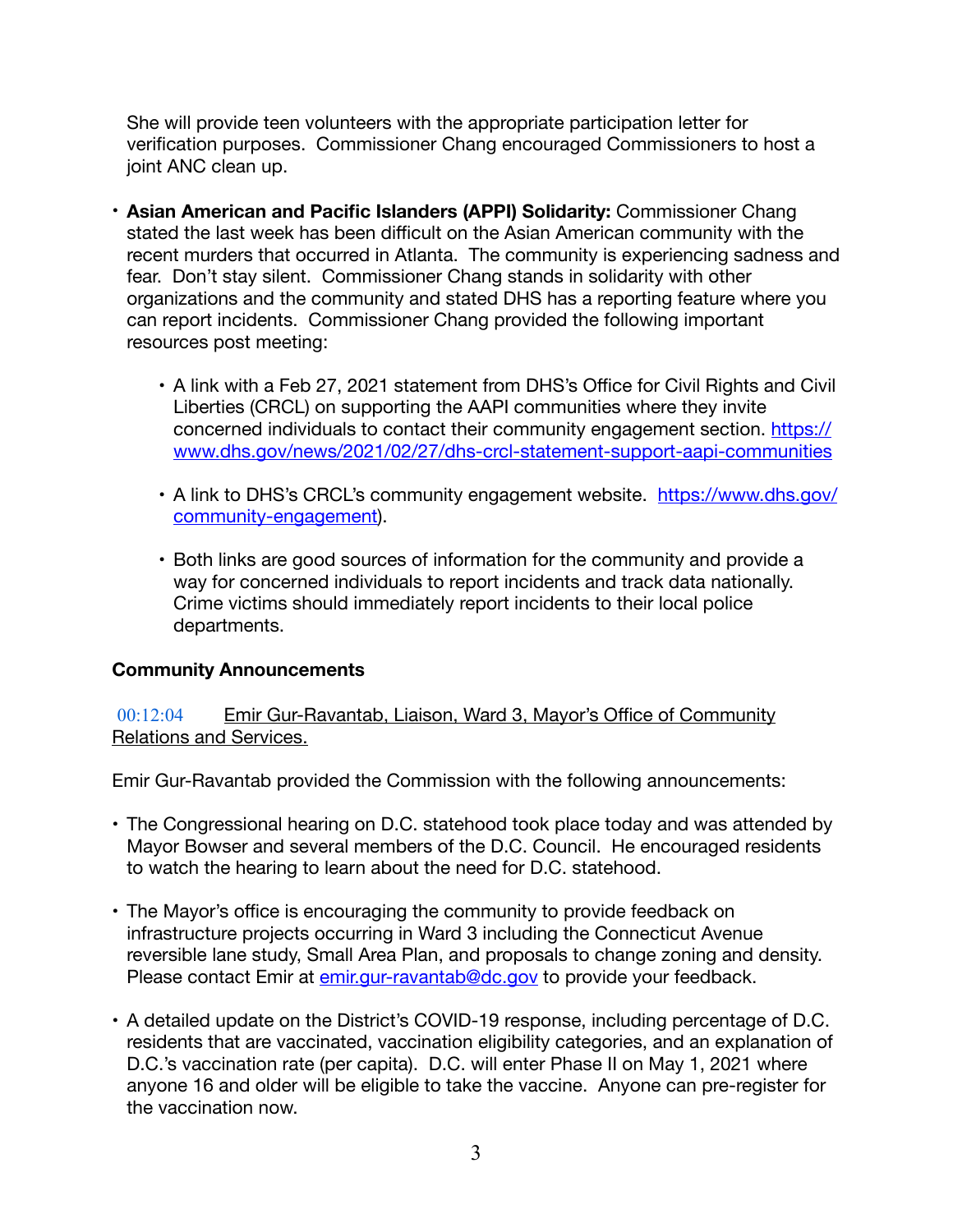### [00:19:52](https://www.youtube.com/watch?v=XVB1xQsbMl0&t=1192s) **Discussion of Police Surveillance Transparency & Accountability Presented by Rachel Levinson-Waldman**

Rachel Levinson-Walden, Deputy Director, Liberty and National Security Program, Brennan Center for Justice, and resident of Single Member District 01, provided the Commission an overview of issues surrounding the oversight of police surveillance technologies. Local law enforcement often receives funding for the purchase of law enforcement surveillance technologies. These technologies range from Stingrays to body-worn cameras and the use of these technologies disproportionately impact marginalized communities. Levinson-Walden discussed the need for increased oversight of in the areas of costs, procurement, and data sharing and retention.

### [00:54:27](https://www.youtube.com/watch?v=XVB1xQsbMl0&t=3267s) **Liquor License Renewal for Chevy Chase Wine & Spirits, 5544 Connecticut Ave. NW**

ABRA License Number 103575 for Chevy Chase Wine & Spirits at 5544 Connecticut Avenue NW was discussed, and no objections were heard regarding this establishment. Commissioner Gosselin moved that the Commission support the application. The motion was seconded and passed: 7 (Yes), 0 (No), 0 (Abstain).

### [00:58:37](https://www.youtube.com/watch?v=XVB1xQsbMl0&t=3517s) **Commissioners Chang and Gosselin on the Small Area Plan Planning Process**

Commissioner Chang stated that the Small Area Plan (SAP) kick off meeting was held on March 4, 2021, where nearly 300 people attended virtually. The SAP's Community Advisory Committee (CAC) held its second meeting on March 16, 2021. CAC members discussed issues that occurred during the kick-off meeting with Erkin Ozberk who took note of the issues. In response, Ozberk and the Office of Planning (OP) have designed a more targeted engagement process to include a virtual Ask-a-Planner event and smaller community engagement sessions. OP also indicated they will issue one pagers on frequently asked topics.

Commissioner Chang indicated that the office of planning intends to share a timeline when all engagement activities will occur. OP has indicated they plan to hire a professional facilitator from LINK Inc. LINK has engaged in other SAP processes outside of the Chevy Chase SAP. The CAC also discussed the opening questions for the visioning sessions and OP was very open in allowing CAC members to look at the questions and have input on those questions. OP also reported that one member that previously served on the CAC decided to resign because of concerns of having members on the CAC that do not live in D.C.

Commissioner Gosselin expressed gratitude for commissioner Chang and Chair Speck's involvement in the SAP. Commissioner Gosselin stated that Chair Speck met with the CAC and OP and made it very clear to OP how skeptical and distrustful this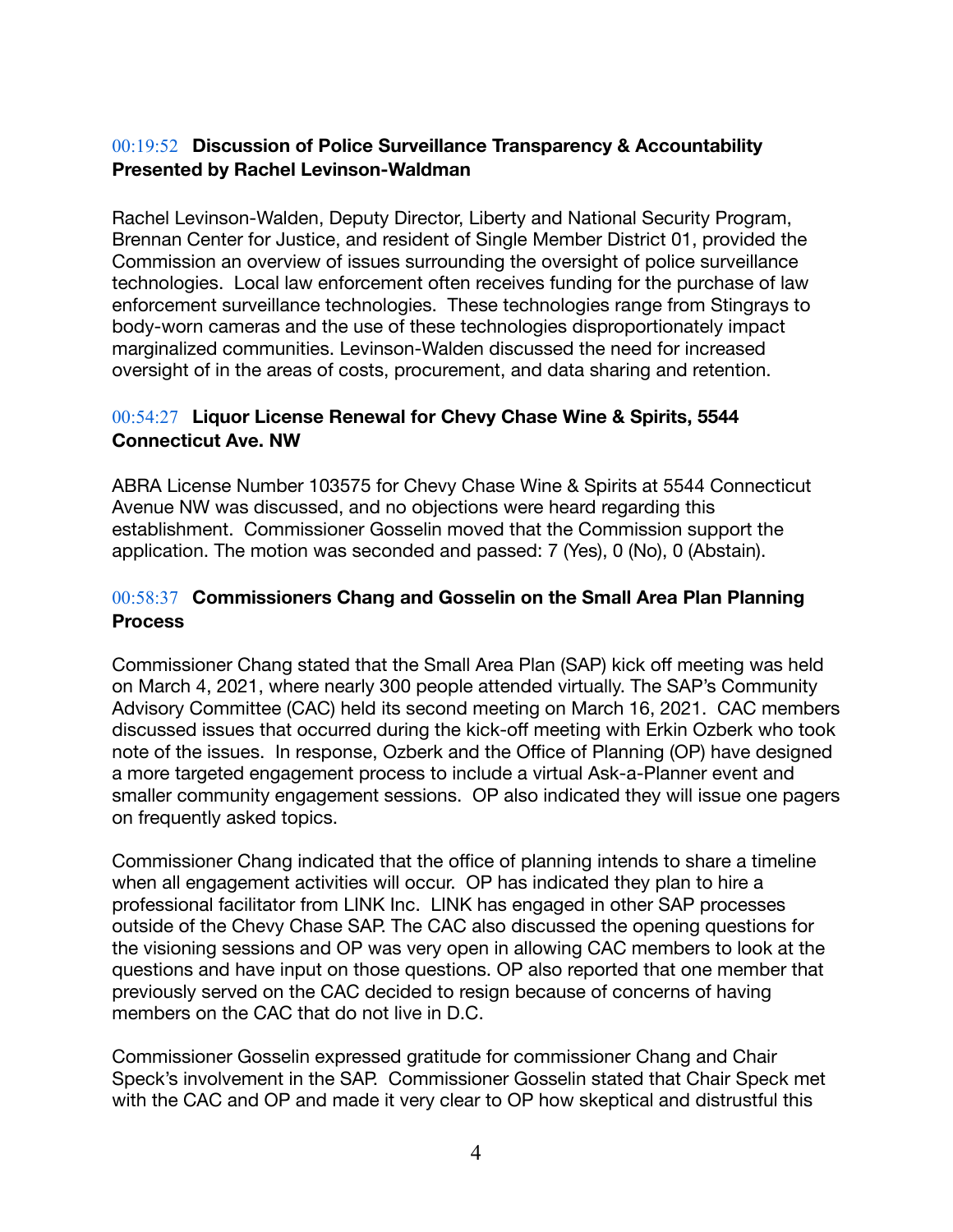community is of OP, and the need for OP to take that into account. Commissioner Gosselin emphasized that we need more meetings, an independent professional facilitator, an extended engagement timeline, and the ANC should have a full discussion on the SAP process.

Chair Speck commented that Commissioner Gosselin testified at the oversight hearing for the OP and one of the things that was particularly interesting was the discussion between the Chairman and the Director of OP about the timeline for the SAP and whether or not it would conclude in September when the fiscal year ends. The Chairman made it clear that the Council can give OP more money in its budget this year so the planning process can be extended beyond this September.

Commissioner Chang emphasized that that OP is encouraging the community to visit the SAP's dedicated website for information ([publicinput.com/chevychase\)](http://publicinput.com/chevychase). OP is trying to centralize the information on the website as opposed to having information located in various locations.

### [01:14:37](https://www.youtube.com/watch?v=XVB1xQsbMl0&t=4477s) **Discussion & votes on Task Force on Racism housing recommendations**

### **Housing Working Group (Amended Recommendations 1-7)**

Commissioner Gosselin began by explaining that the language in the housing recommendations has been amended to specify what the Commission means in terms of affordable housing. Commissioner Gosselin emphasized that he and Commissioner Gore understand that some of the recommendations are aspirational and we hope the recommendations allow us to look at a broader set of options to help us achieve the goals we all share.

Commissioner Speck commended the Housing workgroup who put together an outstanding report and set of recommendations. Their work was dedicated and heartfelt and the amended recommendations should not detract from their efforts. The modifications to focus on deeply affordable housing is a good thing, and it will provide a better focus on the racial equity issues that are at the center of what the work group was focusing on. These recommendations are the first step and Chair Speck is supporting the proposed changes in an effort to move the work forward.

Commissioner Gore provided an explanation on modifications to the affordability levels and the importance of targeting lower affordability levels. The District's production affordable housing has primarily focused on higher affordability levels specifically 80%- 120% MFI. The median income for Black families in D.C. is roughly \$40,000 which is in between in the 30% and 50% MFI. Commissioner Gore felt it was important, since the recommendations were a product of the Task Force on Racism, to recognize that there remains a lot of work to do in targeting income levels of Black D.C. Commissioner Gore expressed that it was important to recognize the impact of not addressing the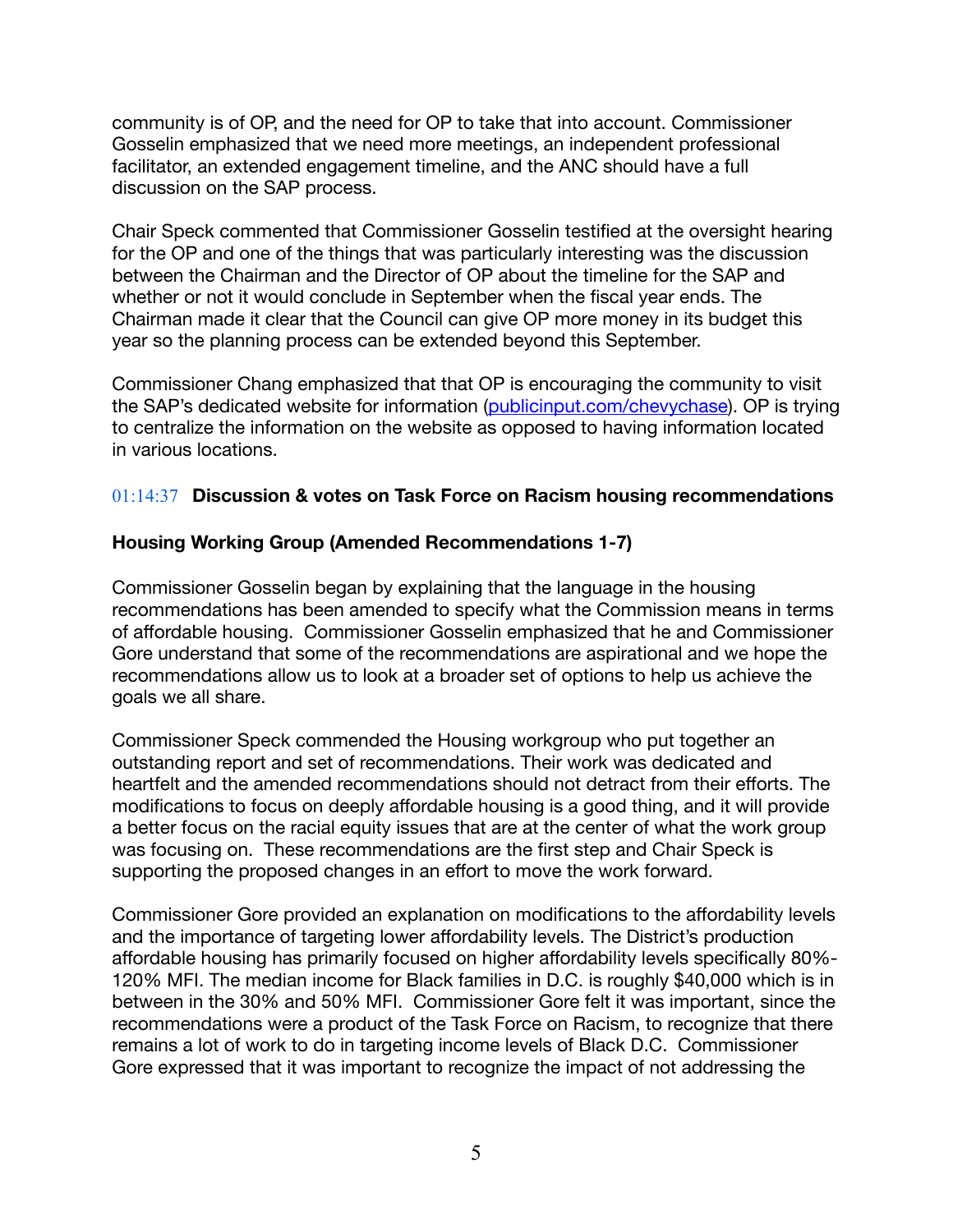lower affordability levels in the recommendations and it sends a different message when we affirmatively list the lower affordability levels in our recommendations.

[01:15:55](https://www.youtube.com/watch?v=XVB1xQsbMl0&t=4555s) Commissioner Gosselin moved that recommendation number one as previously passed be placed back on the table. The motion was properly second and passed: 7 (Yes), 0 (No), 0 (Abstain). Commissioner Gosselin motion, as amended, and discussion on the District to build significant dedicated affordable housing and work force housing with a focus on households earning 50% or less of median family income (MFI) above the Chevy Chase Community Center and the Chevy Chase Library and includes five key actions.

## Key Actions:

- Key Action 1: The Commission advises the Office of Planning to include mixedincome housing with a goal of at least 50% dedicated affordable housing as part of the Small Area Plan and considering other requirements;
- Key Action 2: The Commission advises the District that the development include a mix of affordable and workforce housing for families including, to the maximum extent practicable, ownership by residents;
- Key Action 3: The Commission advises the District to work with a coalition of non-profit and for-profit developers and the community;
- Key Action 4: The Commission will work with the Deputy Mayor for Planning and Economic Development to prepare a financing plan that may include participation by community groups, businesses, and foundations; and
- Key Action 5: The Commission will establish a mechanism for the ANC to coordinate programmatic requirements and architectural design with all relevant stakeholders.

The motion was seconded and passed: 7 (Yes), 0 (No), 0 (Abstain).

[01:53:27](https://www.youtube.com/watch?v=XVB1xQsbMl0&t=6807s) Commissioner Gosselin motion, as amended, and discussion on the District to include as part of the Chevy Chase Small Area Plan process ways to encourage the development of affordable housing in private development along the Chevy Chase Gateway (upper Connecticut Avenue commercial corridor), with a focus on the production of units for households earning 50% and below of median family income (MFI) and includes four key actions.

## Key Actions:

- Key Action 1: The Commission advises the Office of Planning that, as part of this development, the ANC supports the goal of at least 25% affordable housing, with a focus on households earning 50% or less of MFI, considering other requirements as well.
- Key Action 2: The Commission advises the Office of Planning to hold a charrette as part of a Small Area Plan to explore possibilities for development in the Chevy Chase Gateway (upper Connecticut Avenue commercial corridor);"
- Key Action 3: In coordination with Chevy Chase Main Street, the Office of Planning, local businesses, property owners, and the Office of the Deputy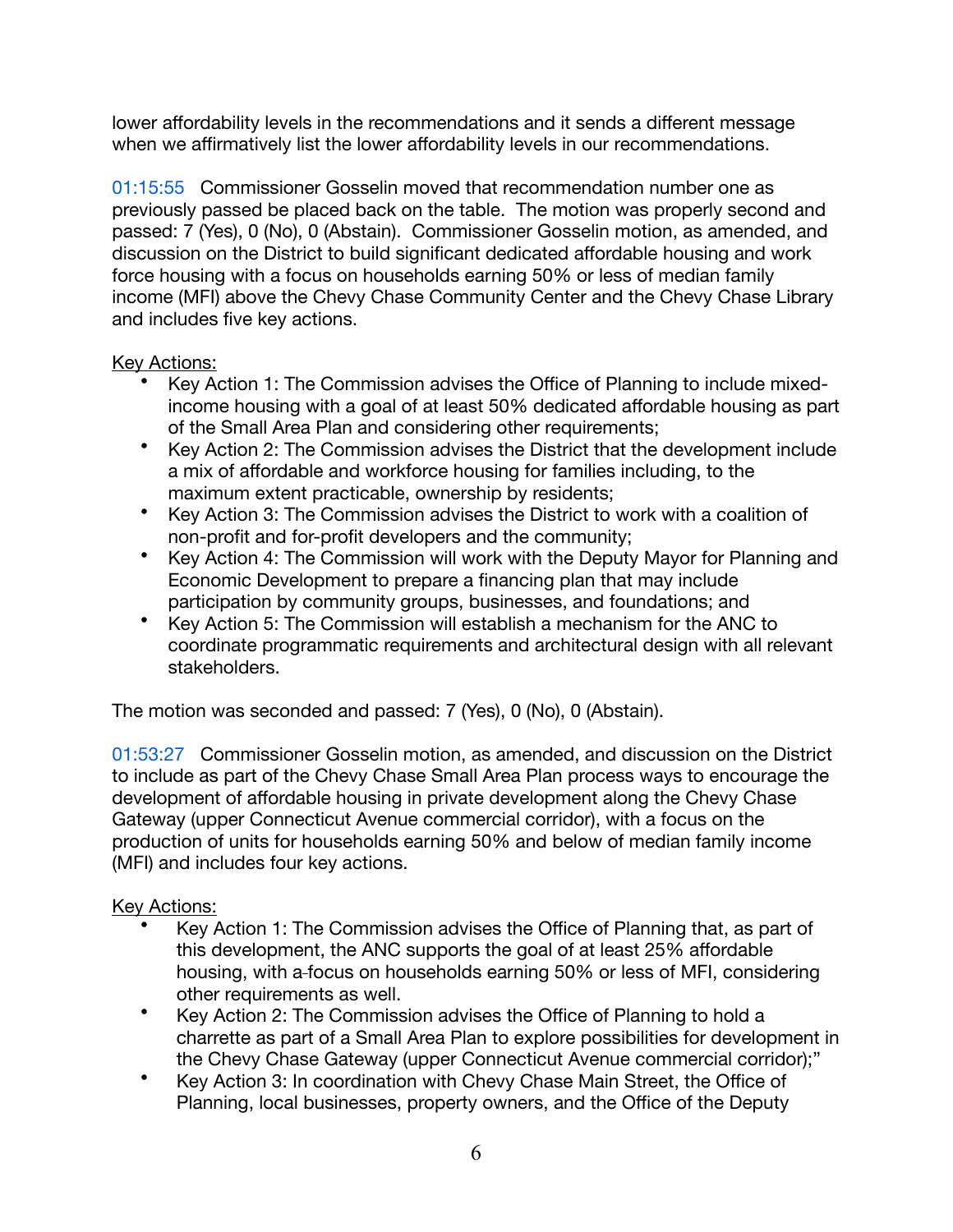Mayor for Planning and Economic Development, the Commission will solicit development proposals for mixed-use buildings along the Chevy Chase Gateway (upper Connecticut Avenue commercial corridor) consistent with opportunities identified in the Small Area Plan;

• Key Action 4: The Commission will establish a mechanism for the ANC to work on the Chevy Chase Gateway (upper Connecticut Avenue commercial corridor) Small Area Plan and subsequent implementation.

The motion was seconded and passed: 7 (Yes), 0 (No), 0 (Abstain).

[02:05:05](https://www.youtube.com/watch?v=XVB1xQsbMl0&t=7505s) Commissioner Gosselin motion, as amended, and discussed advises the District to preserve and protect affordability of currently affordable rental units and agrees as a Commission to study the issue and includes two key actions.

**Key Actions:** 

- Key Action 1: The Commission requests that the Office of Planning establish criteria for identifying "naturally occurring" affordable housing and determine the amount of such naturally occurring affordable housing in an area.
- Key Action 2: The Commission requests that the Office of Planning establish protocols for how market-rate, naturally occurring affordable housing properties can be preserved and protected.

The motion was seconded and passed: 7 (Yes), 0 (No), 0 (Abstain).

[02:19:35](https://www.youtube.com/watch?v=XVB1xQsbMl0&t=8375s) Commissioner Gosselin motion, as amended, and discussed by the Commission advises the District to encourage the Council to update the District's rent control law and includes one key action.

### Key Action:

• The Commission tasks the Standing Committee on Racial and Social Equity to study proposals to extend the coverage of rent control in the context of addressing historic racism, including making the law permanent.

The motion was seconded and passed: 7 (Yes), 0 (No), 0 (Abstain).

[02:20:57](https://www.youtube.com/watch?v=XVB1xQsbMl0&t=8457s) Commissioner Gosselin motion, as amended, and discussed by the Commission agrees to study ways to include affordable housing in residential areas without disrupting the look and feel of the neighborhood with the aim of making units affordable for households earning 50% or less of the median family income (MFI) and includes two key actions.

Key Actions:

• The Commission tasks the Standing Committee on Racial and Social Equity to study ways to reduce the shortage of affordable housing in the community, especially for low-income (50%-80% MFI) and very low-income (less than 50% MFI) households.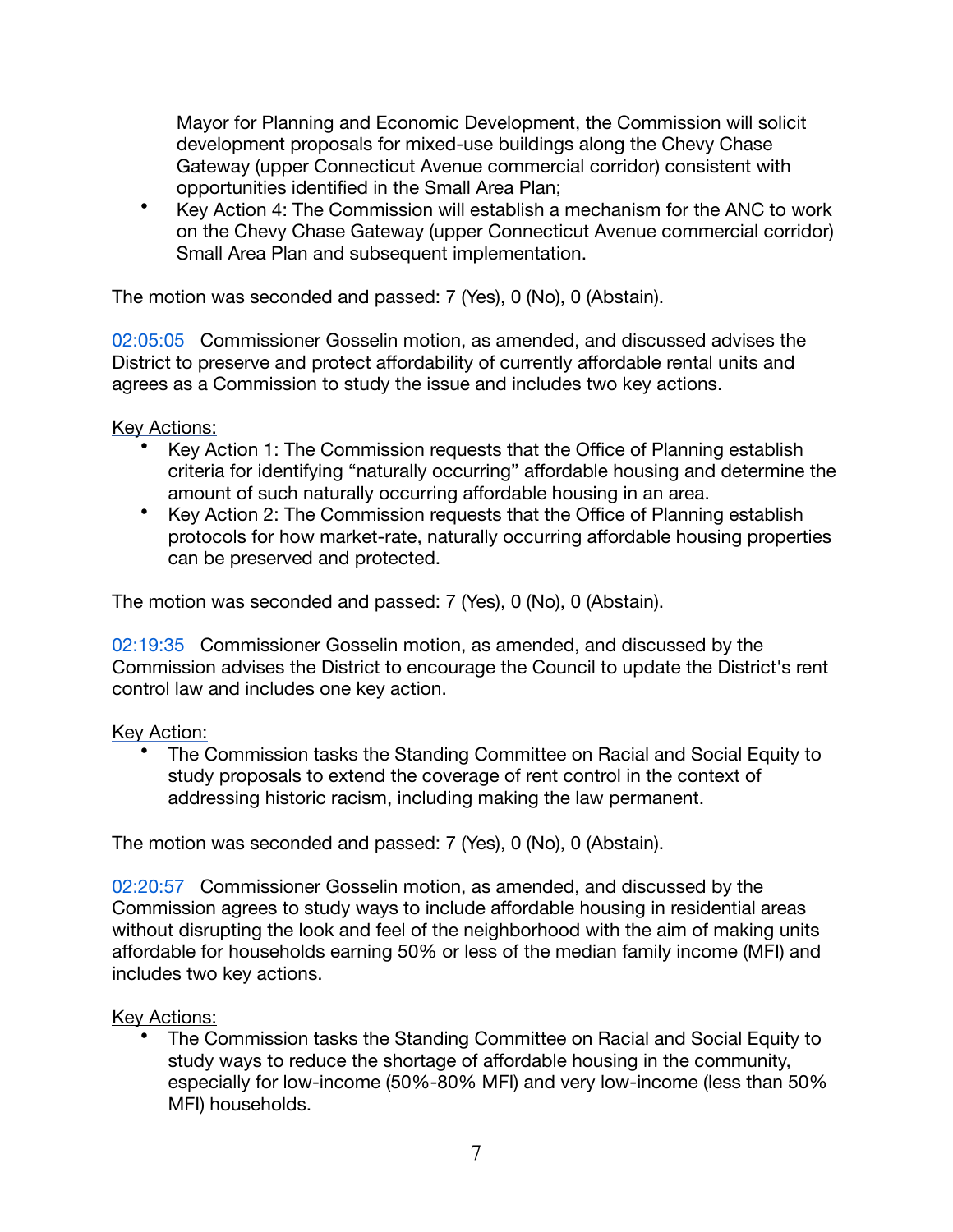• The Commission will study ways to address community concerns about the impact of affordable housing in residential areas of existing neighborhoods."

The motion was seconded and passed: 7 (Yes), 0 (No), 0 (Abstain).

[02:45:08](https://www.youtube.com/watch?v=XVB1xQsbMl0&t=9908s) Commissioner Gosselin motion, as amended, and discussed by the Commission tasks the Standing Committee on Racial and Social Equity to study the track record of accessory dwelling units (ADUs) at producing affordable housing including households earning 50% or less of MFI. If the Standing Committee concludes ADUs have a positive affordable housing track record, the Commission will examine ways to streamline the permitting, licensing, and zoning process for ADUs and whether granting subsidies or incentives can promote ADU development with enforceable commitments that the ADU will be rented or sold at affordable rates. The motion was seconded and passed: 7 (Yes), 0 (No), 0 (Abstain).

[02:47:58](https://www.youtube.com/watch?v=XVB1xQsbMl0&t=10078s) Commissioner Gosselin motion, as amended, and discussed by the ANC believes Housing Choice vouchers should be part of the community's mix of affordable housing development. The Commission opposes discriminatory treatment of voucher holders by local landlords or others. The Commission calls for voucher holders to be afforded the social and support services they are owed by the District. The motion was seconded and passed: 7 (Yes), 0 (No), 0 (Abstain).

## [02:54:39](https://www.youtube.com/watch?v=XVB1xQsbMl0&t=10479s) **Routine Commission Business**

Meeting Minutes. Commissioner Gore moved to adopt minutes from the March 8, 2021, meeting. The motion was seconded and passed: 7 (Yes), 0 (No), 0 (Abstain).

- Check(s):
- None

## Possible Items for April 12, 2021 Meeting:

Presentation by the Deputy Mayor or department head on the Mayor's budget process; discussion and possible vote on testimony for the Council's FY 2022 budget hearing for the Office of Advisory Neighborhood Commissions, and the SAP com Community engagement process.

Commissioner Gore recommended that the ANC post resolutions ahead of time on the ANC website.There were not objections but Chair Speck cautioned that optics and events are dynamic and we cannot promise a specific notice timeframe.